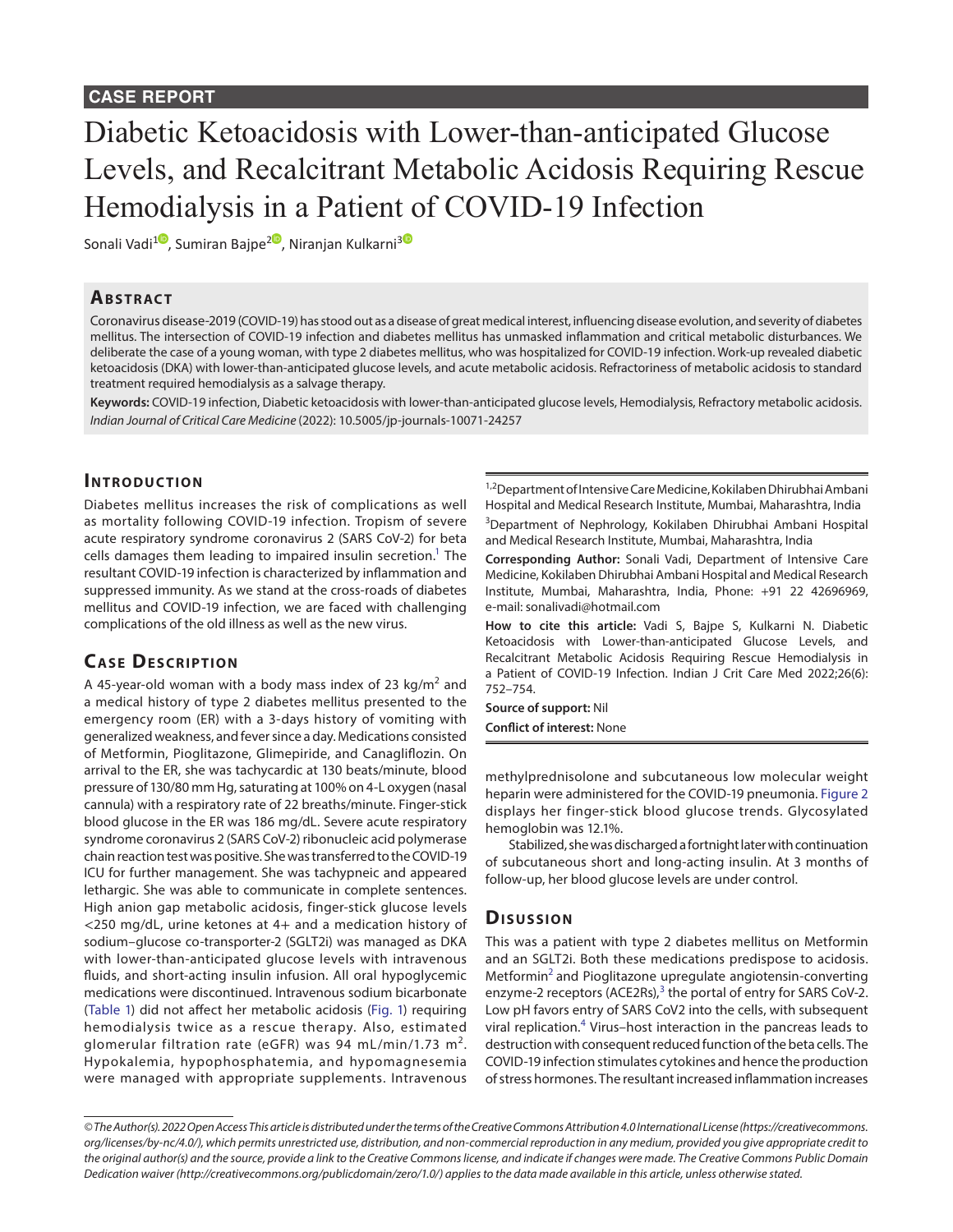Diabetic Ketoacidosis with Lower-than-anticipated Glucose Levels, and Recalcitrant Acidosis Requiring Hemodialysis Following COVID-19 Infection

<span id="page-1-0"></span>

| <b>Table 1:</b> Intravenous fluids to closure of anion gap |       |       |       |                 |       |       |       |       |       |        |
|------------------------------------------------------------|-------|-------|-------|-----------------|-------|-------|-------|-------|-------|--------|
| ICU day                                                    | Dav 1 | Dav 2 | Dav 3 | Dav 4           | Dav 5 | Dav 6 | Dav 7 | Dav 8 | Dav 9 | Dav 10 |
| Intravenous fluids (mL/24 hr)                              | 7.280 | 5,762 | 5.033 | 4,531           | 4,595 | 4,492 | 2,982 | 4.797 | 3.670 | 5,400  |
| Sodium bicarbonate (8.4% conc.) (mL/24 hr)                 | 196   | 680   | 90    | $\qquad \qquad$ | 100   |       |       |       |       |        |
| Anion gap (mEg/L)                                          | 24.5  | 33    | 32.8  | 25.1            | 32.7  | 17.6  | 2.6   | 7.6   | 10.5  | 11.5   |



**Fig. 1:** Acid-base trajectory during ICU stay (arrow = hemodialysis)



<span id="page-1-1"></span>**Fig. 2:** Finger-stick blood glucose levels (mg/dL)

expression of ACE2R.<sup>[5](#page-2-4)</sup> A possible mechanism for development of DKA. Studies show that following COVID-19 infection, glycemic irregularity is prognostic factor for diabetic patients. Hyperglycemia

stimulates the production and release of cytokines. Insulin requirements have reportedly increased following SARS infection.[6](#page-2-5) Severe metabolic complications of diabetes have also been